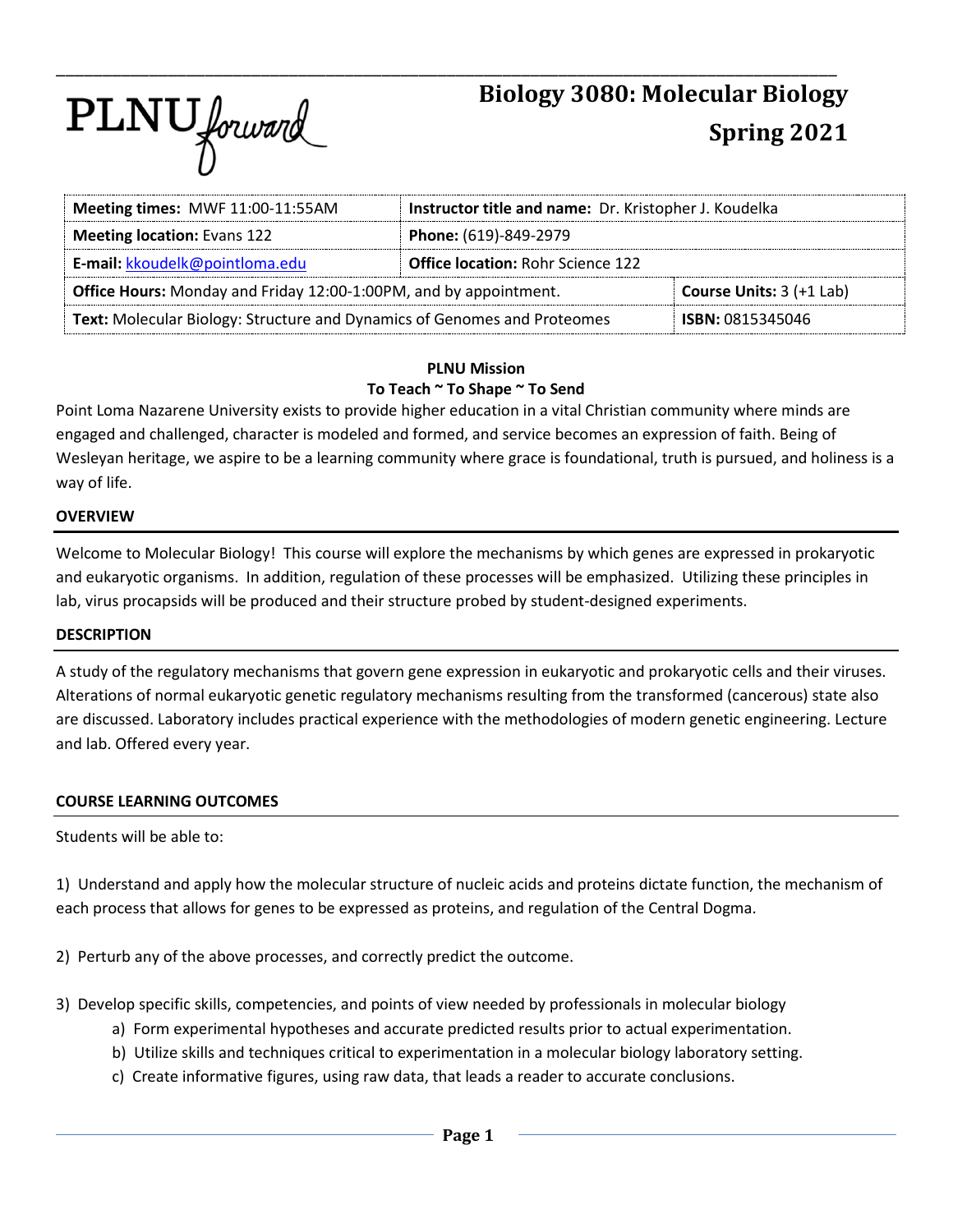# **EVALUATION AND GRADING**

Your grade for this course will be based on four distinct evaluation tools in class (exams, weekly assignments, homework modules, and participation); and five distinct evaluation tools in lab (hypotheses and predicted results, figures, an experimental plan, a final presentation, and participation). Each is described in detail below.

# **CLASS (75% of final grade)**

*Exams* **(40% of final grade)** - There will two midterms and a final exam. Each exam will consist of true/false, multiple choice, and short answer questions. All of science is cumulative such that scientific knowledge must build and expand upon previous knowledge. The same is true when learning science, you must remember and apply all that you have previously learned in order to completely understand and apply newer material. Although the focus of each midterm will be on recent material, each should be thought of as a cumulative exam. The final exam will be semi-cumulative, with about one-third to half of the points coming from the previous chapters and the rest from the most recent chapters.

Exam I (Week of April 5<sup>th</sup>): 125 points

Exam II (Week of May  $10^{th}$ ) : 125 points

Final Exam (10:30 June  $11<sup>th</sup>$ ): 150 points

**Weekly assignments (25% of final grade)** – These activities will vary from week to week. They will include preannounced quizzes, team-based learning activities, discussion boards, and online submitted worksheets. The easiest way to find these is through Canvas as we will adapt to the change COVID tiers.

*Homework modules* **(5% of final grade)** – The text, in conjunction with RocketMix, has self-contained learning modules. Each module explores an important theme in molecular biology and the writing style of the modules is aimed at an undergraduate audience. Each module should take 15-30 minutes to complete, and includes at least five multiple choice questions. The modules were created by me for the text; therefore, they are an excellent study source for this course. For every module completed on time you will receive max points. You can access these modules using the Canvas enrollment link that will be setup the second week of class.

*Class participation* **(5% of final grade) -** I teach largely by a lecture/discussion style. I hope that everyone will participate in the discussion through asking and answering questions. Your general class participation includes discussion, attentiveness, and not abusing computer privileges or checking texts. I realize that this is a large class and therefore it is hard to directly participate all the time. **I am looking for thought and participation, not whether or not you answered the question correctly**.

# **LABORATORY (25% of final grade)**

*Hypotheses and predicted results* – Forming testable hypotheses is a critical skill for every scientist. An equally important skill is extending these hypotheses to predicted results. Thinking about results and what they mean before actual experimentation is an important transition in scientific thinking. **Waiting until during or after the experiment is too late to consider the impact of your experiment!** Prior to specific labs students will turn in typed hypotheses,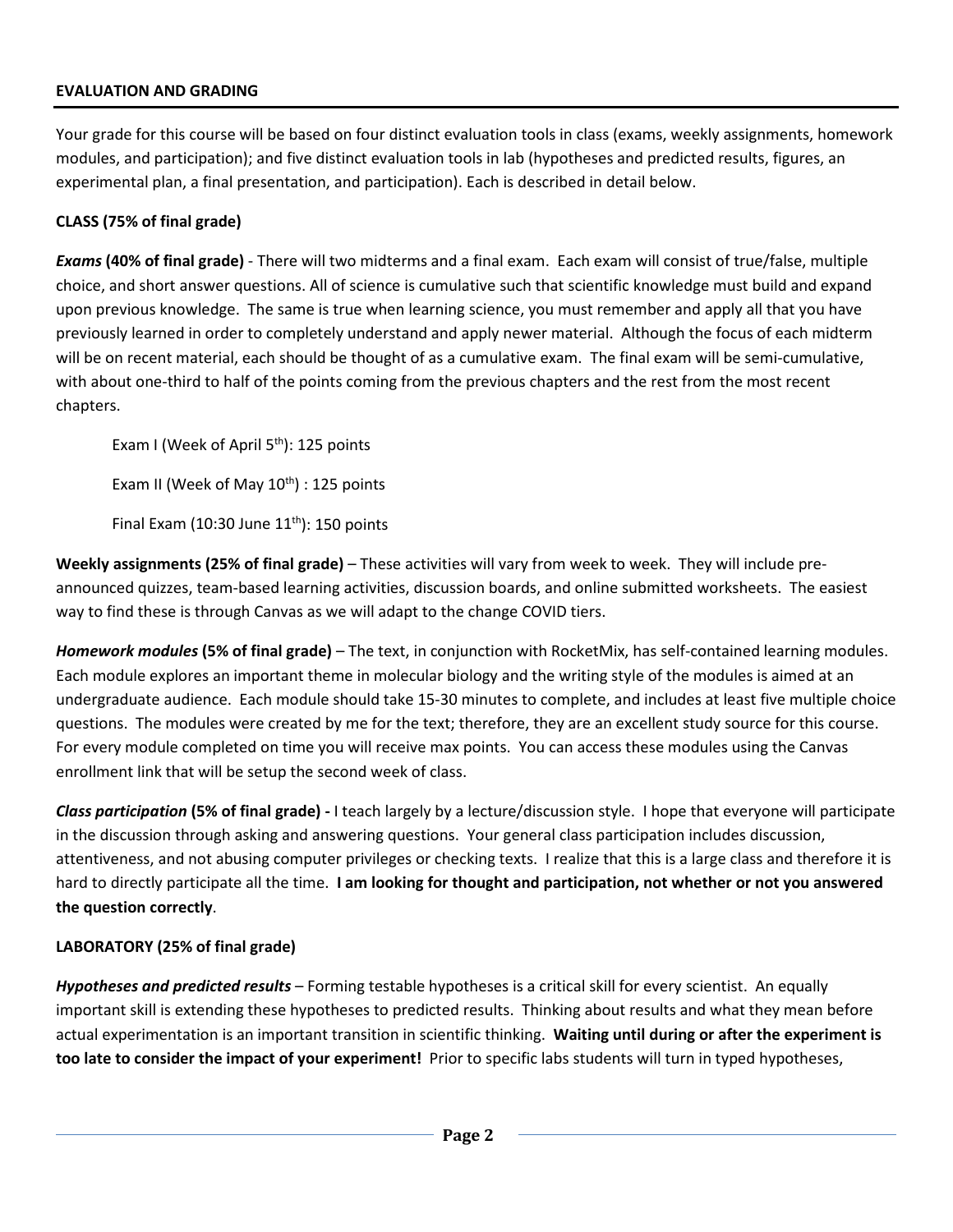predicted results, and a brief sentence on what each result means. This should include both positive and negative experimental outcomes.

*Figures* **–** A picture is worth a thousand words. Properly formed figures should be able to stand alone and support your conclusion. Any reader should be able to look at a figure and clearly understand your experiment and analysis without additional text. Creation of such figures can take as long, or longer, than writing an actual report. Figure creation will be one of the centerpieces of the lab experience.

*Experimental Plan* **–** This lab sequence will include a group self-designed experiment. Significant planning, hypothesis formation, and predicted results are expected prior to starting experimentation. These plans will clearly layout: hypotheses, predicted results, and what each result means; reagents and instrumentation needed; and a clear procedure.

*Final presentation* **–** On the final day of lab students will present the results of their self-designed experiments to the rest of the class. These presentations will take place in the oral format and last 10-12 minutes, followed by 5 minutes of questions. Each presentation should cover hypotheses, predicted results, raw data, analysis, and conclusions.

*Lab participation* – Much of lab work is completed in teams in both industry and academia. Students must be active, contributing members of their team to earn all possible points.

# **Late Policy**

0-24 hours late = can achieve up to 75% of possible points; 24-48 hours late = can achieve up to 50% of possible points; and more than 48 hours late = will not be accepted.

# **Approximate grade breakdown**

| 93.33-100%   |           | 83.34-86.66% |    | 73.34-76.66% |    | 63.34-66.66%        |
|--------------|-----------|--------------|----|--------------|----|---------------------|
| 90-93.33%    | <b>B-</b> | 80-83.33%    |    | 70-73.33%    | n- | $\mid 60 - 63.33\%$ |
| 86.67-89.99% | $C+$      | 76.67-79.99% | D+ | 66.67-69.99% |    | 0-59.99%            |

# **STUDENT CONDUCT**

*Attendance* of all lectures and lab sessions is required; role will be taken regularly to encourage compliance. Because lab sessions are 3 hours, missing a lab counts as 2 absences. *However, be aware that it may be very difficult to make up points from an unexcused lab session.* A total of three *unexcused* absences will be permissible. More than three absences will result in forfeiture of two percentage points per absence from your final grade unless documentation of a valid excuse is provided (see below). **Three weeks of absences (9 lectures or 3 labs) will result in de-enrollment from the course, according to University policy**. Missed in-class assignments cannot be made up without prior instructor approval or documentation of a legitimate excuse. Since we meet for 55 minutes each period, arriving late or leaving early is considered ½ absence.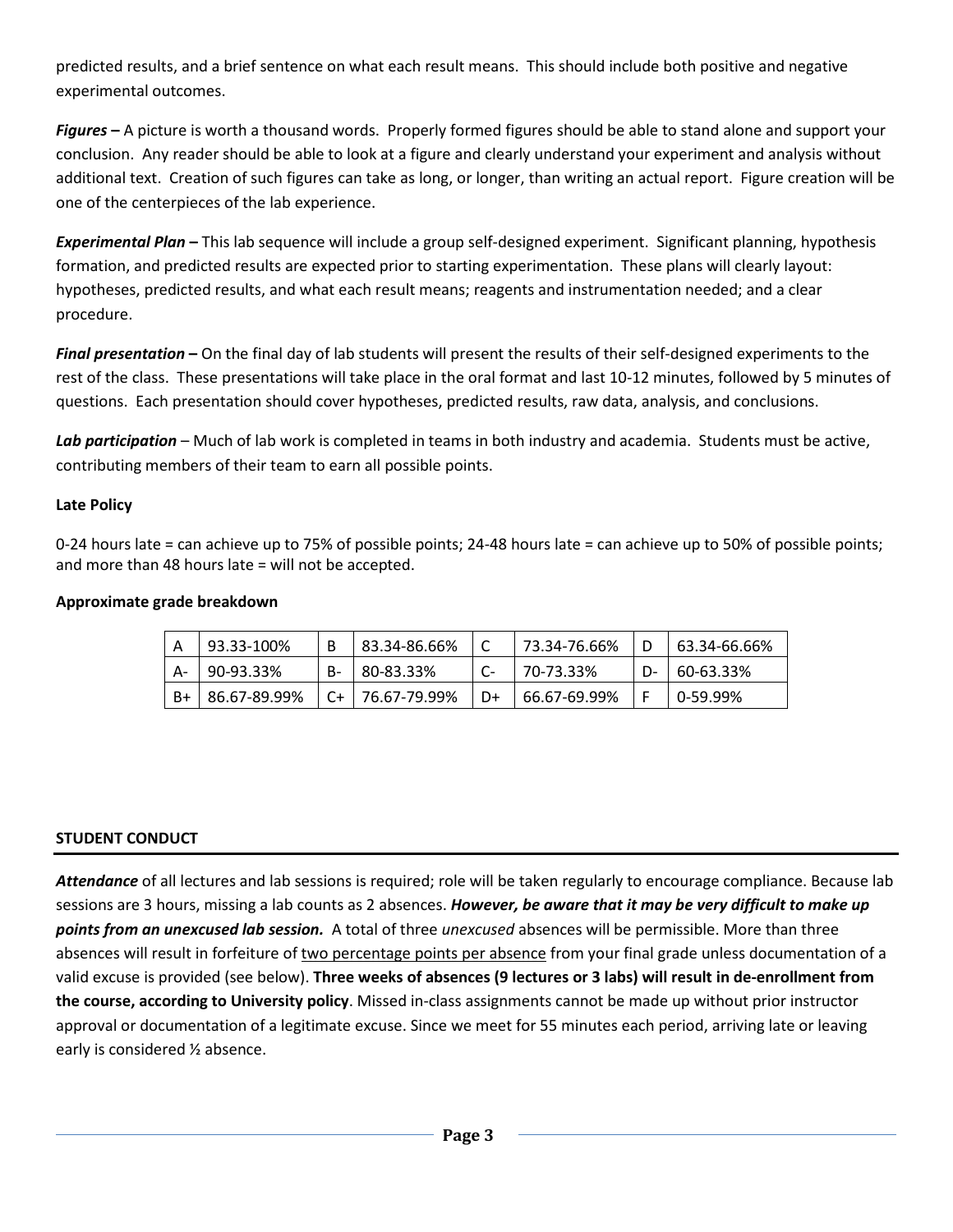*Respect* for one another and for the instructor is essential for an effective classroom environment. You are expected to show respect to your classmates and instructors by:

- listening when others are speaking,
- refraining from discussing non-related issues during class,
- do not belittle the opinions of others, even when you disagree.

Behavior intended to embarrass or ridicule others will not be tolerated and will have serious consequences.

*Academic honesty* Students should demonstrate academic honesty by doing original work and by giving appropriate credit to the ideas of others. As explained in the university catalog, academic dishonesty is the act of presenting information, ideas, and/or concepts as one's own when in reality they are the results of another person's creativity and effort. Violations of university academic honesty include cheating, plagiarism, falsification, aiding the academic dishonesty of others, or malicious misuse of university resources. A faculty member who believes a situation involving academic dishonesty has been detected may assign a failing grade for a) that particular assignment or examination, and/or b) the course following the procedure in the university catalog. Students may appeal also using the procedure in the university catalog. See [Academic Policies](http://www.pointloma.edu/experience/academics/catalogs/undergraduate-catalog/point-loma-education/academic-policies) for further information.

*PLNU copyright policy:* Point Loma Nazarene University, as a non-profit educational institution, is entitled by law to use materials protected by the US Copyright Act for classroom education. Any use of those materials outside the class may violate the law.In particular, all homeworks, assignments, and laboratories are owned by Dr. Koudelka and may not be shared with other individuals or groups outside of the students registered for this section. It is a violation of copyright law to otherwise distribute these materials in any form.

*Cell phones* must be silenced before class begins, and use during class not permissible unless specifically directed to do so. Points may be deducted from your grade for in class cell phone use.

*Excused absences* are those that result from situations beyond the control of the student. These include (but are not limited to) personal illness, serious family illness or death, and sanctioned University events (athletics, debate team, etc.). Excused absences require some formal documentation such as a doctor's note, email from a coach, etc. Work done on a day for which you have an excused absence can be made up in a reasonable amount of time at the instructor's discretion.

*Unexcused absences* are those that are preventable by the student or are recreational in nature. These include (but are not limited to) oversleeping, forgetting to come to class, attending family functions (weddings, family trips, etc.), and personal leave days. Work performed on days for which you have an unexcused absence cannot be made up and points are forfeited.

# **ACADEMIC ACCOMMODATIONS**

While all students are expected to meet the minimum academic standards for completion of this course as established by the instructor, students with disabilities may request academic accommodations. At Point Loma Nazarene University, students must request that academic accommodations by filing documentation with the [Disability Resource Center](http://www.pointloma.edu/experience/offices/administrative-offices/academic-advising-office/disability-resource-center) (DRC), located in the Bond Academic Center. Once the student files documentation, the Disability Resource Center will contact the student's instructors and provide written recommendations for reasonable and appropriate accommodations to meet the individual needs of the student. See [Academic Policies](http://www.pointloma.edu/experience/academics/catalogs/undergraduate-catalog/point-loma-education/academic-policies) in the (undergrad/graduate as appropriate) academic catalog.